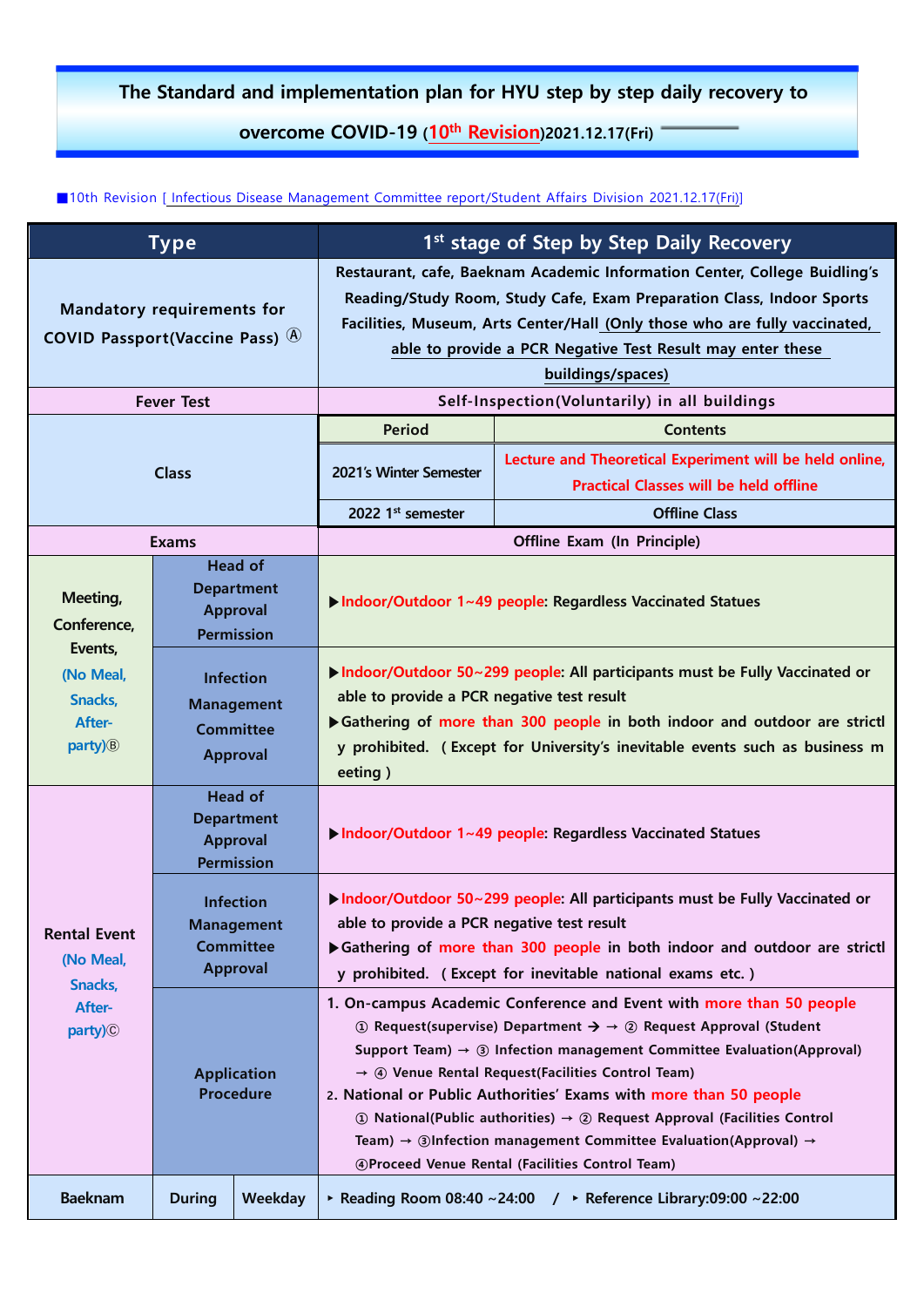| <b>Academic</b><br><b>Information</b>                                         | <b>Semester</b>                       | Saturday        | ▶ Reading Room 09:00 ~24:00 / ▶ Reference Library : Closed                                                                                                                                                          |  |  |
|-------------------------------------------------------------------------------|---------------------------------------|-----------------|---------------------------------------------------------------------------------------------------------------------------------------------------------------------------------------------------------------------|--|--|
| <b>Center</b>                                                                 |                                       | <b>Sunday</b>   | ▶ Reading Room 09:00 ~24:00 / ▶ Reference Library : Closed                                                                                                                                                          |  |  |
| <b>Vaccine</b><br><b>Pass Rules</b><br>Applied <sub>)</sub>                   | <b>During</b><br><b>Holiday</b>       | <b>Weekday</b>  | ▶ Reading Room 09:00 ~24:00 / ▶ Reference Library 09:00 ~19:00                                                                                                                                                      |  |  |
|                                                                               |                                       | <b>Saturday</b> | ▶ Reading Room 09:00 ~24:00 / ▶ Reference Library : Closed                                                                                                                                                          |  |  |
|                                                                               |                                       | <b>Sunday</b>   | ▶ Reading Room 09:00 ~24:00 / ▶ Reference Library : Closed                                                                                                                                                          |  |  |
| <b>College/ Graduate school's Reading</b>                                     | Room and Lounge                       |                 | Can be operated at the discretion of the head of the department within the<br>standards of Baeknam Academic Information Center (Vaccine Pass Rules<br>Applied)                                                      |  |  |
| <b>Student</b><br>Autonomy<br><b>Facility</b><br>(Student room,<br>club room) | <b>Club Room</b>                      |                 | Open according to restrictions in weekday<br>(Private gathering allowed in accordance with the regulations, allow<br>during 09:00~19:00), Closed on Weekends(Holiday)                                               |  |  |
|                                                                               | <b>Student Council</b><br><b>Room</b> |                 | Open according to restrictions in weekday<br>(1 person per 6m <sup>2</sup> is allowed. However, HYU Student Council Office is<br>allowed until 22:00), Closed on Weekends(Holiday)                                  |  |  |
| Departments, Laboratories(room)                                               |                                       |                 | Work as Usual(Flexible hours applied)                                                                                                                                                                               |  |  |
| <b>Artificial Soccer Field &amp; Tennis Court</b>                             |                                       |                 | Open according to restrictions in weekday<br>(Allow during 09:00 ~ 20:30), Closed on Weekends(Holiday).<br>Allowed only if each event's participants did not exceed 1.5 times<br>of the number of the participants. |  |  |
| Restaurant/ Cafe                                                              |                                       |                 | Open until 9pm, Vaccine Pass Rules Applied (except in faculty's food court<br>and places that serve group meals)                                                                                                    |  |  |
| <b>Private Gathering</b>                                                      |                                       |                 | Gathering within the maximum number of people under the<br>government guidelines is possible                                                                                                                        |  |  |

Ⓒ Same as Ⓐ

\_\_\_\_\_\_\_\_\_\_\_\_\_\_\_\_\_\_\_\_\_\_\_\_\_\_\_\_\_\_\_\_\_\_\_\_\_\_\_\_\_

<sup>Ⓐ</sup> Excluding age under 18 years old/exceptional case, From 2022.02.01.(Tue) age under 11 years old/ exceptional case is excluded only

<sup>Ⓑ</sup> Outsource buffet service, catering and other F&B service are restricted in principle. However, personal beverages are allowed. Also, having meals during an event in hotels and restaurants are allowed.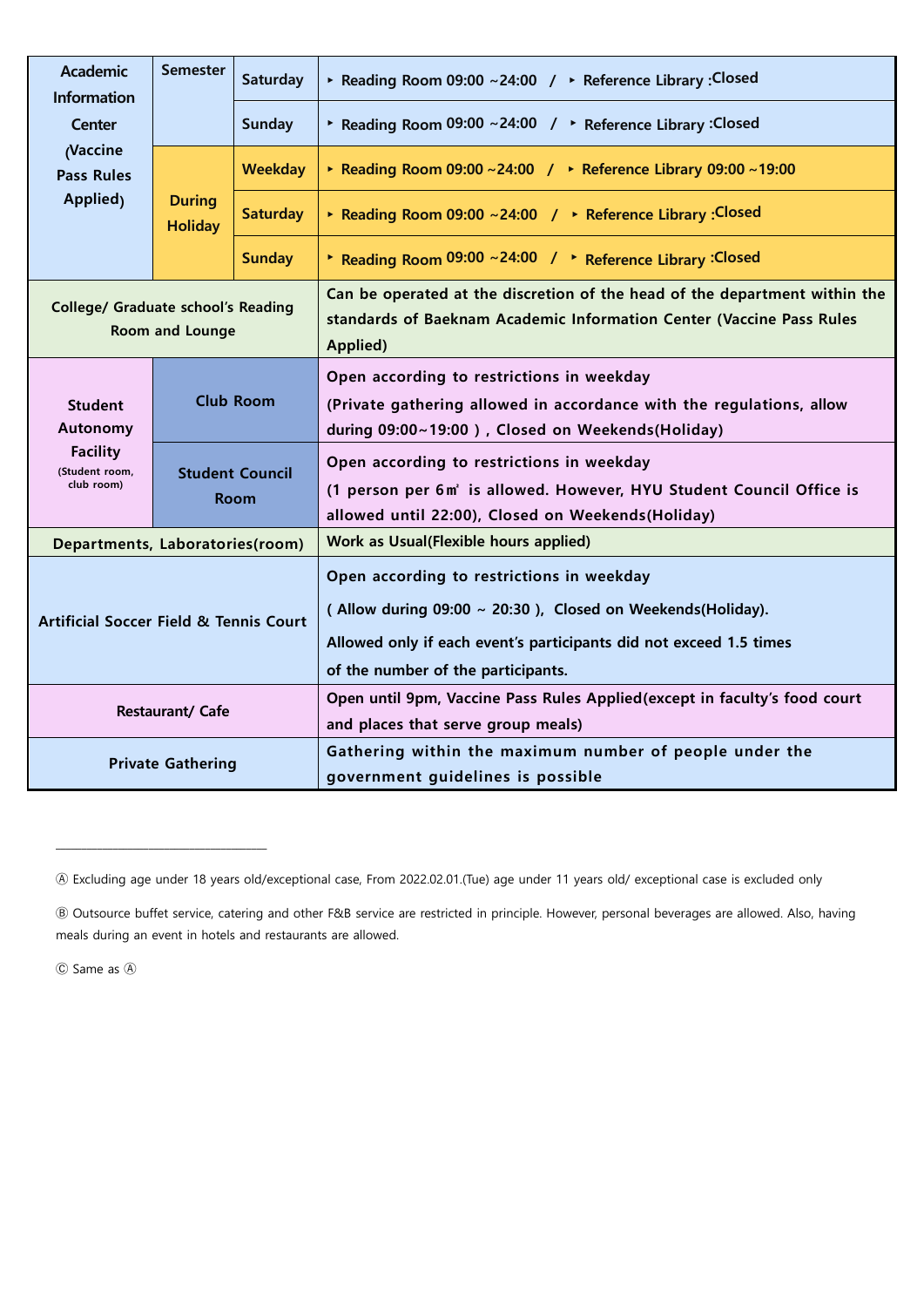## **※ Common Rules : All the guidelines must be followed under all circumstances.**

**①Wear masks**

**②Verify identification on entry log. (QR-PASS or by hand)**

**③Check visitor status (temperature) and prohibit people with symptoms of COVID-19 from entering building**

**④Social distancing of 2m between people (※at least 1m)**

**⑤Readily prepare hand sanitizer**

**⑥Ventilation and sanitization.**

**※ Standard of attending school due to close contact with confirmed case**

- **- Under Self-quarantine: Following the guidance of government (public health center)**
- **- Under Active/Passive Monitoring: 1. PCR test negative 2. No symptoms**

**Only if satisfying both conditions allowed to attend the school**

**- The other contact case: 1. PCR test negative 2. No symptoms**

**Only if satisfying both conditions allowed to attend the school**

**- Do not attend school before all of symptoms disappear**

**[Legal Basis] ▶Act on Prevention and Management of Infectious Diseases Article 34 (Establishment and Implementation of Infectious Disease Crisis Management Measures), Article 49 (Prevention Measures for infectious Disease),**

**Article 59 (Business Suspension, etc.), Articles 77 to 80(Penalty), Article 83(fine)**

**[Ground] ▶Hanyang University's Infectious Disease Control Regulations**

**※ History of Revisions**

**■ 1st Edition [Infectious Disease Management Committee Report/Student Affairs Division**

**2020. 09. 02(Wednesday)]**

■ 3<sup>rd</sup> Revision [Infectious Disease Management Committee Report/Student Affairs Division

**2020. 10. 16(Friday)]**

**■ 4th Revision [98th Infectious Disease Control Committee Report/Student Affairs Division 2020. 11. 10(Tuesday)]**